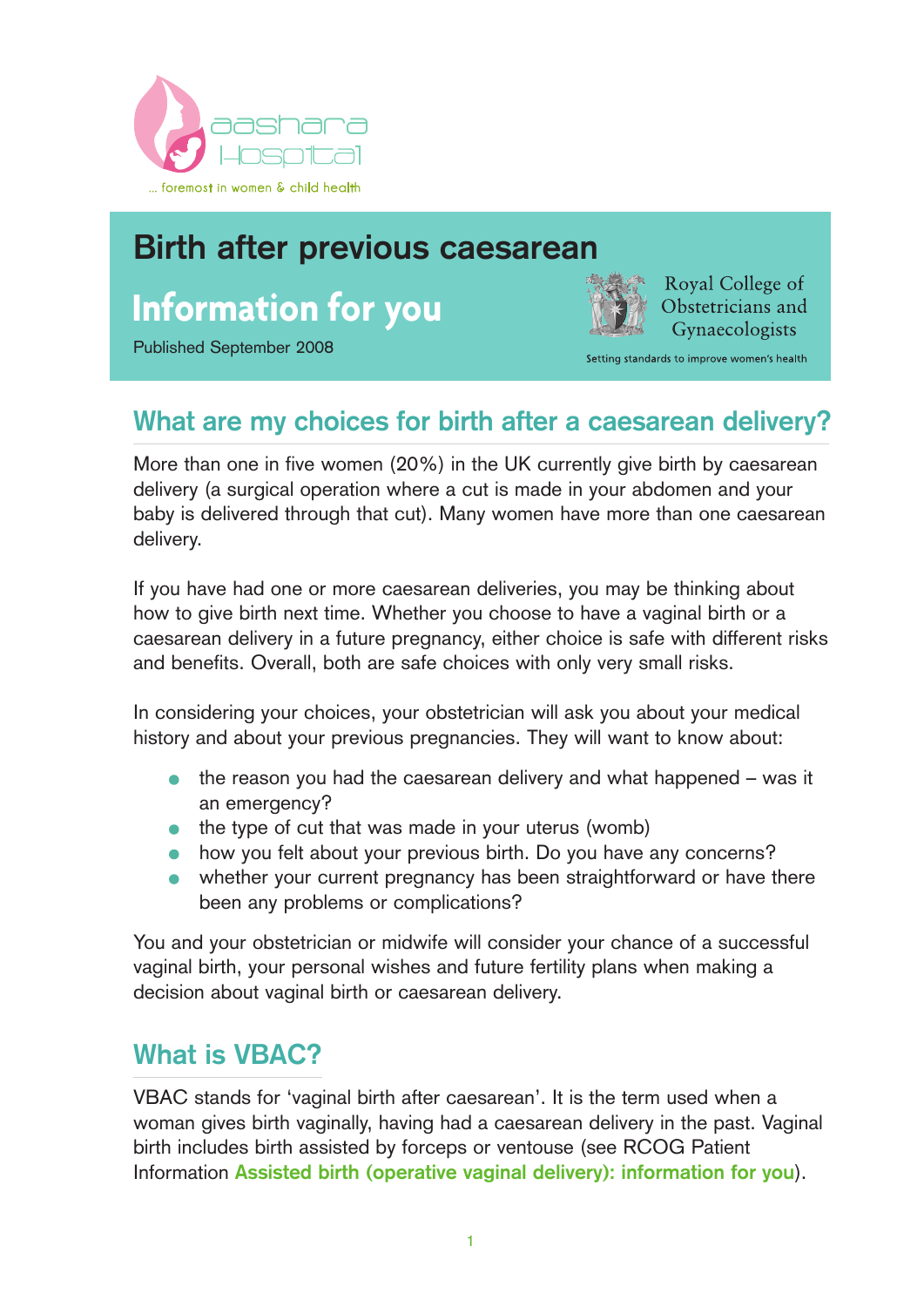

### **What is an elective repeat caesarean delivery?**

An elective caesarean means a planned caesarean. The date is usually planned in advance at your hospital antenatal visit. The caesarean delivery usually happens in the seven days before your due date, unless there is a reason why you or your baby need an earlier delivery.

### **What are the advantages of a successful VBAC?**

The advantages of a successful VBAC include:

- a vaginal birth (which might include an assisted birth)
- a greater chance of an uncomplicated normal birth in future pregnancies
- a shorter recovery and a shorter stay in hospital
- less abdominal pain after birth
- not having surgery.

### **When is VBAC likely to be successful?**

Overall, about three out of four women (75%) with a straightforward pregnancy who go into labour give birth vaginally following one caesarean delivery.

If you have had a vaginal birth, either before or after your caesarean delivery, about nine out of ten women (90%) have a vaginal birth.

Most women with two previous caesarean deliveries will have their next baby by caesarean delivery. However, should you go into labour your chance of a successful vaginal birth is slightly less than this (between 70% and 75%).

### **What are my chances of a successful VBAC?**

A number of factors (risk factors) make the chance of a successful vaginal birth less likely. These are when you:

- have never had a vaginal birth
- need to be induced
- did not make progress in labour and needed a caesarean delivery (usually owing to the position of the baby)
- are overweight a body mass index (BMI) over 30 at booking.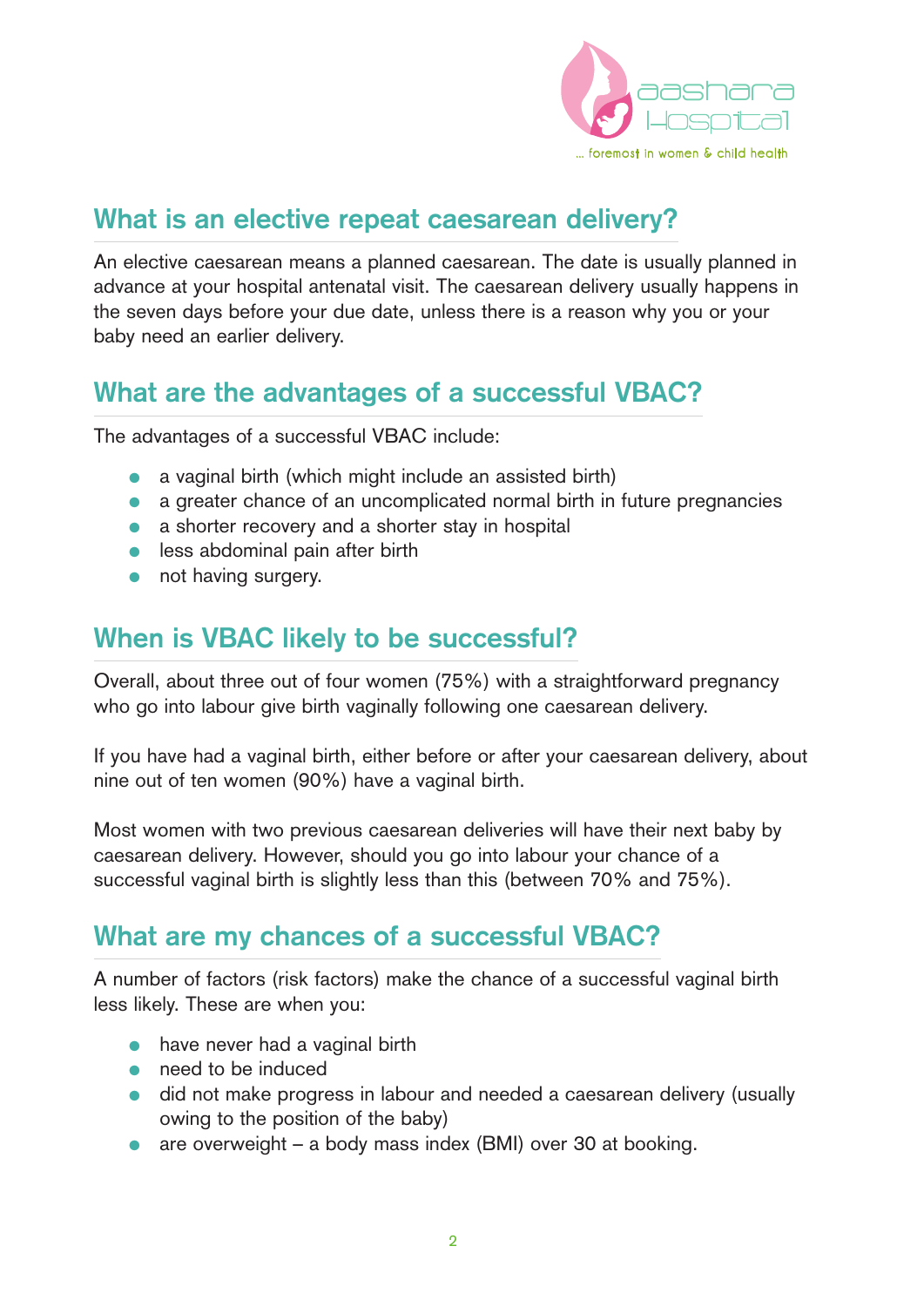

### **What are the disadvantages of VBAC?**

The disadvantages of VBAC include:

#### **• Emergency caesarean delivery**

There is a chance you will need to have an emergency caesarean delivery during your labour. This happens in 25 out of 100 women (25%). This is only slightly higher than if you were labouring for the first time, when the chance of an emergency caesarean delivery is 20 in 100 women (20%). The usual reasons for an emergency caesarean delivery are labour slowing or if there is a concern for the wellbeing of the baby.

#### ● **Blood transfusion and infection in the uterus**

Women choosing VBAC have a one in 100 (1%) higher chance of needing a blood transfusion or having an infection in the uterus compared with women who choose a planned caesarean delivery.

#### ● **Scar weakening or scar rupture**

There is a chance that the scar on your uterus will weaken and open. If the scar opens completely (scar rupture) this may have serious consequences for you and your baby. This occurs only in two to eight women in 1000 (about 0.5%). Being induced increases the chance of this happening. If there are signs of these complications, your baby will be delivered by emergency caesarean delivery.

#### ● **Risks to your baby**

The risk of your baby dying or being brain damaged if you undergo VBAC is very small (two in 1000 women or 0.2%). This is no higher than if you were labouring for the first time, but it is higher than if you have an elective repeat caesarean delivery (one in 1000 or 0.1%). However, this has to be balanced against the risks to you if you have a caesarean delivery (see below).

These disadvantages are more likely in women who attempt VBAC and are unsuccessful.

### **When is VBAC not advisable?**

There are very few occasions when VBAC is not advisable and repeat caesarean delivery is a safer choice. These are when:

- you have had three or more previous caesarean deliveries
- the uterus has ruptured during a previous labour
- vou have a high uterine incision (classical caesarean)
- you have other pregnancy complications that require a caesarean delivery.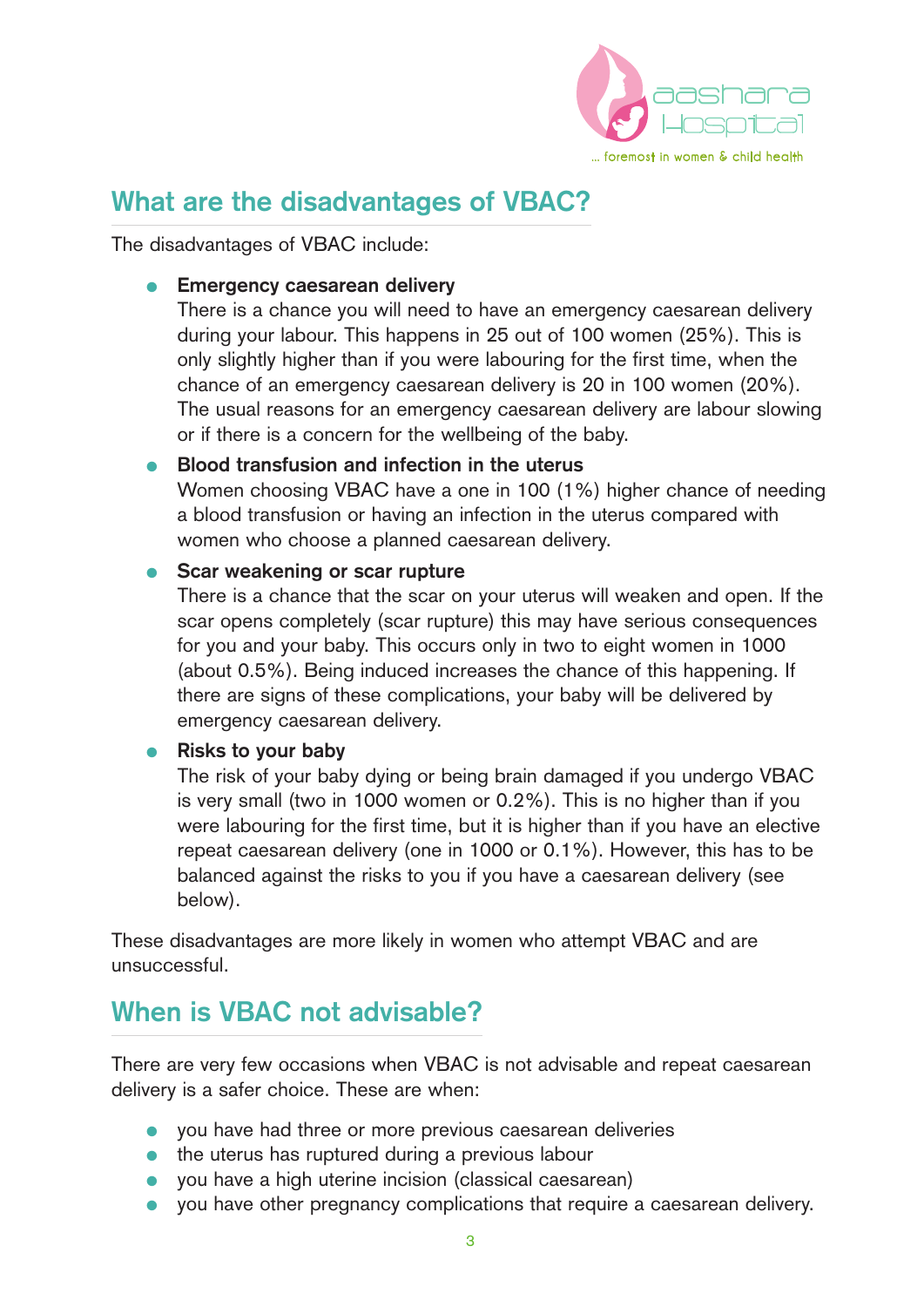

# ••**What are the advantages of elective repeat caesarean delivery?**

The advantages of elective repeat caesarean delivery include:

- virtually no risk of uterine scar rupture
- it avoids the risks of labour and particularly the risk of possible brain damage or stillbirth from lack of oxygen during labour (one in 1000 or 0.1%)
- knowledge of the date of delivery.

However, since caesarean delivery is planned for seven days before the due date, there is a chance that you will go into labour before the date of your caesarean delivery. One in ten women (10%) go into labour before this date.

## **What are the disadvantages of elective repeat caesarean delivery?**

The disadvantages of elective repeat caesarean delivery include:

#### ● **A longer and possibly more difficult operation**

A repeat caesarean delivery usually takes longer than the first operation because of scar tissue. Scar tissue may also make the operation more difficult and can result in damage to the bowel or bladder. There are rare reports of accidental cutting of the baby at caesarean delivery.

#### ● **Chance of a blood clot (thrombosis)**

A blood clot that occurs in the lung is called a pulmonary embolus. A pulmonary embolus can be life threatening (death occurs in less than one in 1000 caesarean deliveries). See RCOG Patient Information **Venous thrombosis in pregnancy and after birth: information for you**.

#### ● **There is a longer recovery period**

You may need extra help at home and will be unable to drive for about six weeks after delivery (check with your insurance company).

#### **•** Breathing problems for your baby

Breathing problems are quite common after caesarean delivery and usually do not last long. Occasionally, the baby will need to go to the special care baby unit. Between three to four in 100 babies (3–4%) born by planned caesarean delivery have breathing problems compared with two to three in 100 (2–3%) following VBAC. Waiting until seven days before the due date minimises this problem.